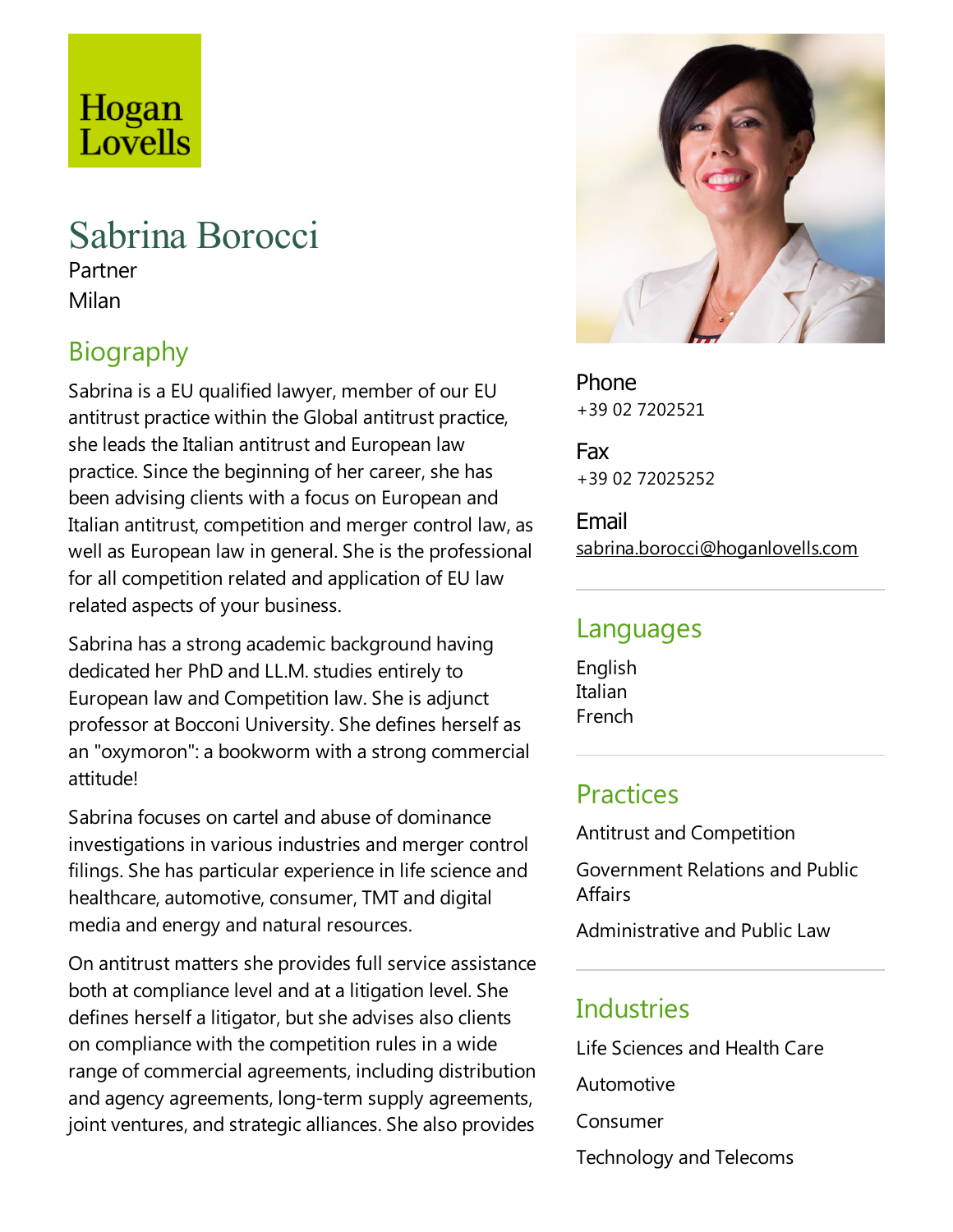assistance in internal antitrust audits and public enforcers' investigations (including dawn raids) and requests for information.

Sabrina also advises frequently on regulatory matters with specific focus on compliance to European law across member states and on competition on areas of commercial agreements (licencing and distribution), connection with IP right (patents) and assistance with regulators (tariffs, access to market).

Prior to joining Hogan Lovells, she was a partner in a renowned Italian boutique law firm and before that a counsel at a magic circle law firm.

#### Representative experience

Advising Unilever in preliminary ruling proceedings before European Court of Justice.

Advising Airbnb before the Italian administrative courts and in preliminary ruling proceedings before European Court of Justice.

Advising Vodafone on a case of alleged cartel in the telecommunications market.

Advising Volkswagen Leasing on a case of alleged cartel in the long term lease market.

Advising Volkswagen Bank on a case of alleged cartel in the consumer credit market.

Advising GE Healthcare on a case of alleged abuses of dominant position in the diagnostic imaging equipment maintenance market.

Advising COREPLA - National Consortium for the Collection and Recycling of Plastic Packaging, on acase ofalleged abuse of dominant position in the plastic materials recycling market.

Advising Italfarmaco on a case of alleged cartel with Novartis in the pharmaceutical market.\*

Advising IBM Corp. on its US\$34 billion acquisition of Red Hat Inc, an enterprise software provider that builds Energy and Natural Resources Financial Institutions

## Areas of focus

Abuse of Dominance and Restrictive Practices

Cartel Investigations

Merger Control

Dawn Raids

Agency Investigations

Competition Compliance

Antitrustand Competition Litigation

State Aid and Subsidy Control

## Education and admissions

#### Education

PhD - European and Antitrust Law, Università Ca' Foscari, Venice and Université Panthéon-Assas, Paris, 2006

LL.M. - Antitrust and IP Law, King's College London, 2002

Law Degree - Civil/Private Law, Coherence between European and domesticlaw, Università degli Studi di Bologna, Italy, 1998

#### Memberships

Antitrust Law Section of American Bar Association (ABA)

Non-Governmental Advisor of the Italian Competition Authority in the International Competition Network (ICN)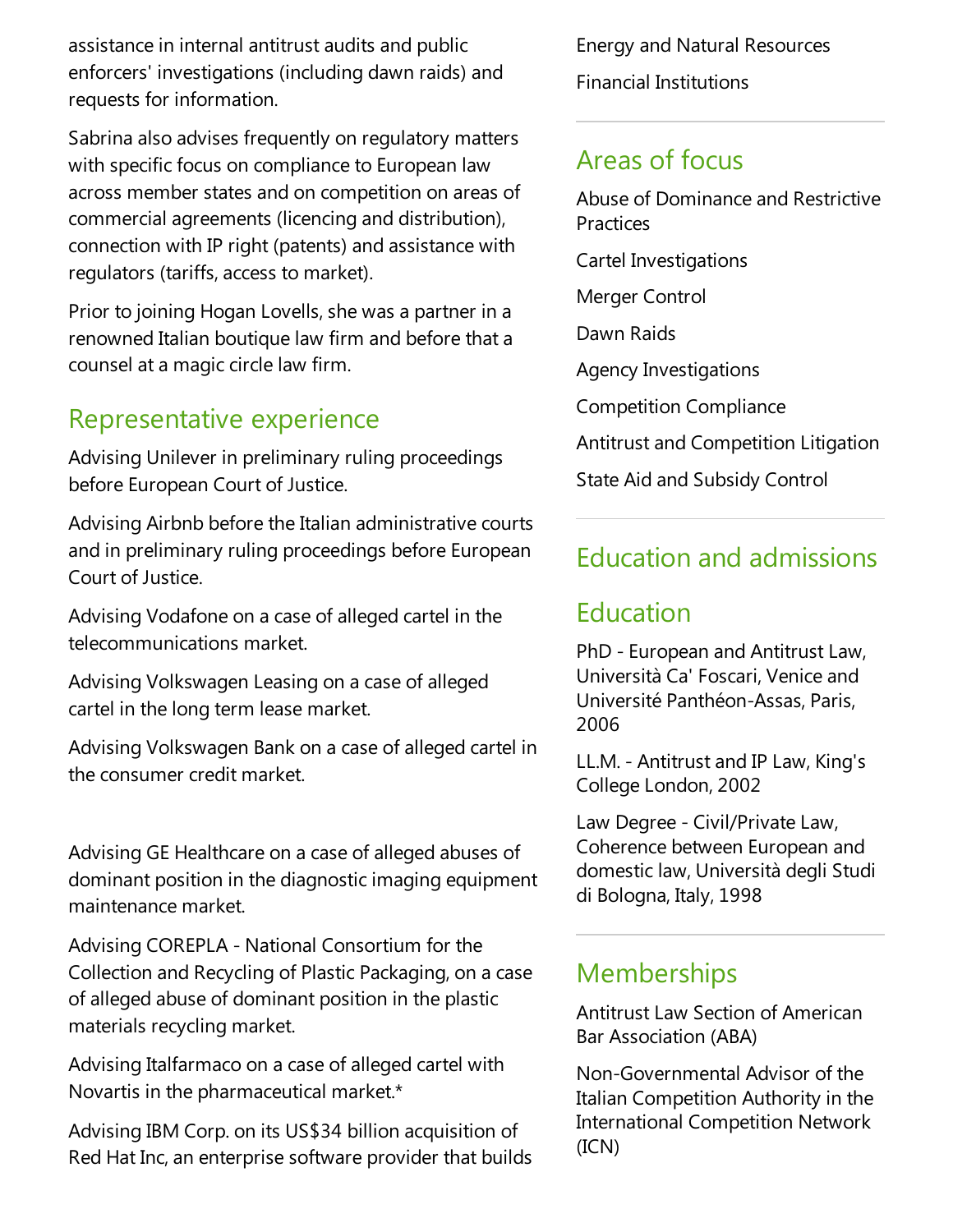technologies on open source platforms such as Linux and Kubernetes.

Advising Recordati on merger control activities.

Advising SAB Miller on merger control activities.

Advising CNP Partners on merger control activities.

Advising Rentalcars in a case of alleged unfair commercial practices issues.

Advising Whatsapp in a case of alleged unfair commercial practices.

Advising eBay in a case of alleged unfair commercial practices issues.

Advising Vodafone in a case of alleged unfair commercial practices issues.

\*Matter handled prior to joining Hogan Lovells.

## Awards and rankings

- Competition & European Law Band 3, Chambers Europe, 2021-2022
- **Ranked Globally Among 130 Women in Antitrust,** Global Competition Review (GCR), 2021
- $\blacksquare$  Competition Antitrust Lawyer of the year, Legalcommunity Corporate Awards, 2021
- Competition & EU Law Leading individual, Legal <sup>500</sup> EMEA, 2021
- **Competition Law Leading Individual, Who's Who** Legal, 2018-2020
- Antitrust & Public enforcement Lawyer of the year, Legal Community Awards <sup>2020</sup> -Litigation, 2020
- Best Competition & Antitrust Lawyer in Italy,  $ILO$ Client Choice Award, 2018
- Ranked Globally Among 150 Women in Antitrust, Global Competition Review (GCR), 2016

## Latest thinking and events

- **News** 
	- Italy further strengthens its "golden powers" on FDI, 5G and cloud tech due to the Ukrainian crisis

Antitrust Section of International Bar Association (IBA)

Concorrenze Association -Founder

Italian Association of European Jurists (AIGE)

### Bar admissions and qualifications

Brussels

Milan

## Court admissions

European High and Supreme Courts Italian High and Supreme courts